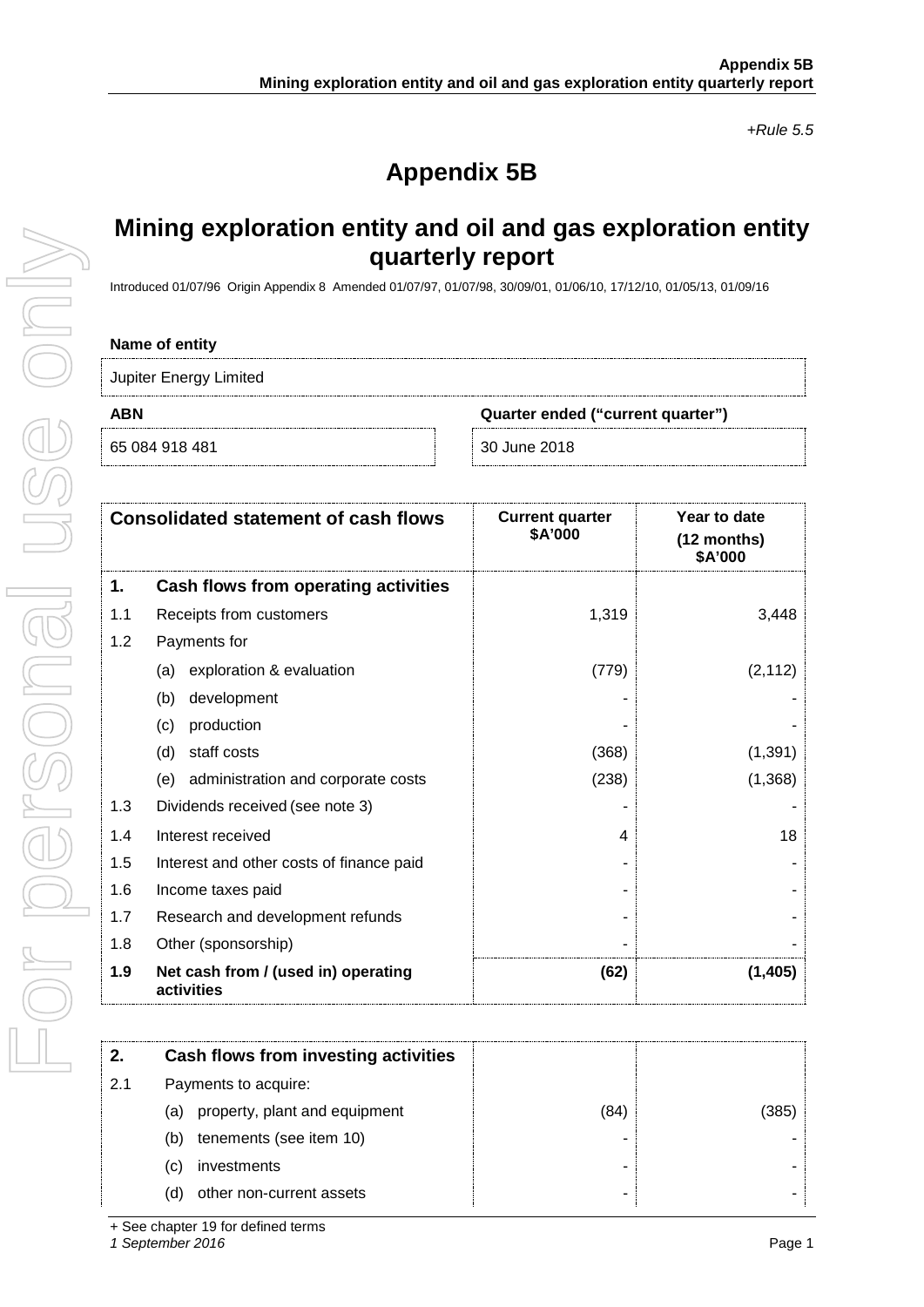#### **Appendix 5B Mining exploration entity and oil and gas exploration entity quarterly report**

|     | <b>Consolidated statement of cash flows</b>       | <b>Current quarter</b><br><b>\$A'000</b> | Year to date<br>$(12$ months)<br>\$A'000 |
|-----|---------------------------------------------------|------------------------------------------|------------------------------------------|
| 2.2 | Proceeds from the disposal of:                    |                                          |                                          |
|     | property, plant and equipment<br>(a)              |                                          |                                          |
|     | tenements (see item 10)<br>(b)                    |                                          |                                          |
|     | investments<br>(c)                                |                                          |                                          |
|     | other non-current assets<br>(d)                   |                                          |                                          |
| 2.3 | Cash flows from loans to other entities           |                                          |                                          |
| 2.4 | Dividends received (see note 3)                   |                                          |                                          |
| 2.5 | Other (provide details if material)               |                                          |                                          |
| 2.6 | Net cash from / (used in) investing<br>activities | (84)                                     | 385)                                     |

| 3.   | <b>Cash flows from financing activities</b>                                    |     |       |
|------|--------------------------------------------------------------------------------|-----|-------|
| 3.1  | Proceeds from issues of shares                                                 |     |       |
| 3.2  | Proceeds from issue of convertible notes                                       |     |       |
| 3.3  | Proceeds from exercise of share options                                        |     |       |
| 3.4  | Transaction costs related to issues of<br>shares, convertible notes or options |     |       |
| 3.5  | Proceeds from borrowings                                                       | 289 | 1.771 |
| 3.6  | Repayment of borrowings                                                        |     |       |
| 3.7  | Transaction costs related to loans and<br>borrowings                           |     |       |
| 3.8  | Dividends paid                                                                 |     |       |
| 3.9  | Other (provide details if material)                                            |     |       |
| 3.10 | Net cash from / (used in) financing<br>activities                              | 289 | 1,771 |

| 4.  | Net increase / (decrease) in cash and<br>cash equivalents for the period |      |         |
|-----|--------------------------------------------------------------------------|------|---------|
| 4.1 | Cash and cash equivalents at beginning of<br>period                      | 272  | 397     |
| 4.2 | Net cash from / (used in) operating<br>activities (item 1.9 above)       | (62) | (1,405) |
| 4.3 | Net cash from / (used in) investing activities<br>(item 2.6 above)       | (84) | (385    |
| 4.4 | Net cash from / (used in) financing activities<br>item 3.10 above)       | 289  | 1.771   |
| 4.5 | Effect of movement in exchange rates on<br>cash held                     | 11   | 48      |
| 4.6 | Cash and cash equivalents at end of<br>period                            | 426  | 426     |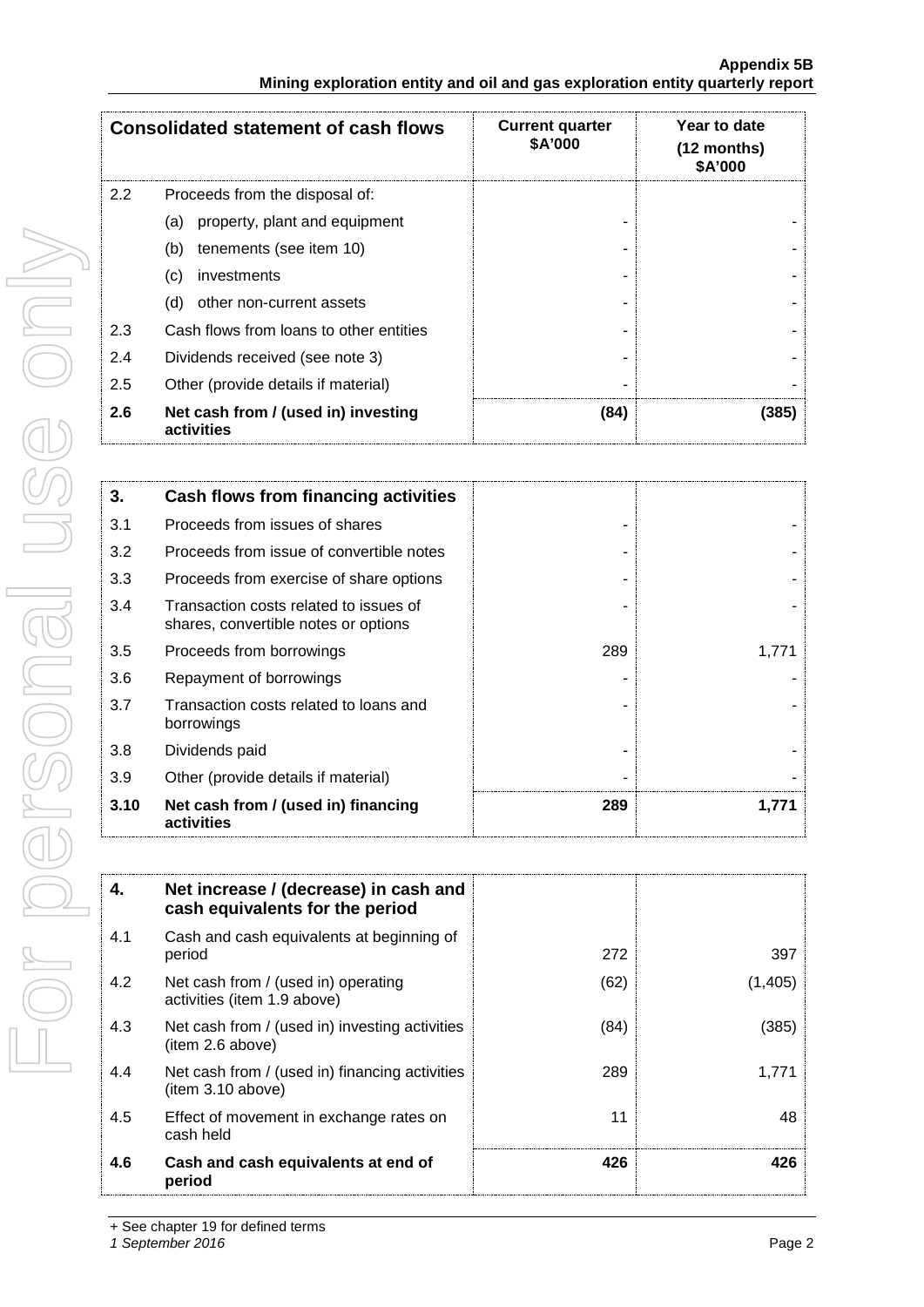| 5.  | Reconciliation of cash and cash<br>equivalents<br>at the end of the quarter (as shown in the<br>consolidated statement of cash flows) to the<br>related items in the accounts | <b>Current quarter</b><br>\$A'000 | <b>Previous quarter</b><br>\$A'000 |
|-----|-------------------------------------------------------------------------------------------------------------------------------------------------------------------------------|-----------------------------------|------------------------------------|
| 5.1 | Bank balances                                                                                                                                                                 | 426                               | 272                                |
| 5.2 | Call deposits                                                                                                                                                                 |                                   |                                    |
| 5.3 | <b>Bank overdrafts</b>                                                                                                                                                        |                                   |                                    |
| 5.4 | Other (provide details)                                                                                                                                                       |                                   |                                    |
| 5.5 | Cash and cash equivalents at end of<br>quarter (should equal item 4.6 above)                                                                                                  | 426                               | 272                                |

| 6.  | Payments to directors of the entity and their associates                          | <b>Current quarter</b><br><b>\$A'000</b> |
|-----|-----------------------------------------------------------------------------------|------------------------------------------|
| 6.1 | Aggregate amount of payments to these parties included in item 1.2                | 122                                      |
| 6.2 | Aggregate amount of cash flow from loans to these parties included<br>in item 2.3 |                                          |

6.3 Include below any explanation necessary to understand the transactions included in items 6.1 and 6.2

Consulting fees for the 30 June 2018 quarter.

### **7. Payments to related entities of the entity and their associates**

- 7.1 Aggregate amount of payments to these parties included in item 1.2 | Aggregate amount of payments to these parties included in item 1.2 | Aggregate amount of payments to these parties included in item 1.2 | Aggregate a
- 7.2 Aggregate amount of cash flow from loans to these parties included in item 2.3
- 7.3 Include below any explanation necessary to understand the transactions included in items 7.1 and 7.2

Rent and professional services fees to Director related entity.

**Current quarter \$A'000**

-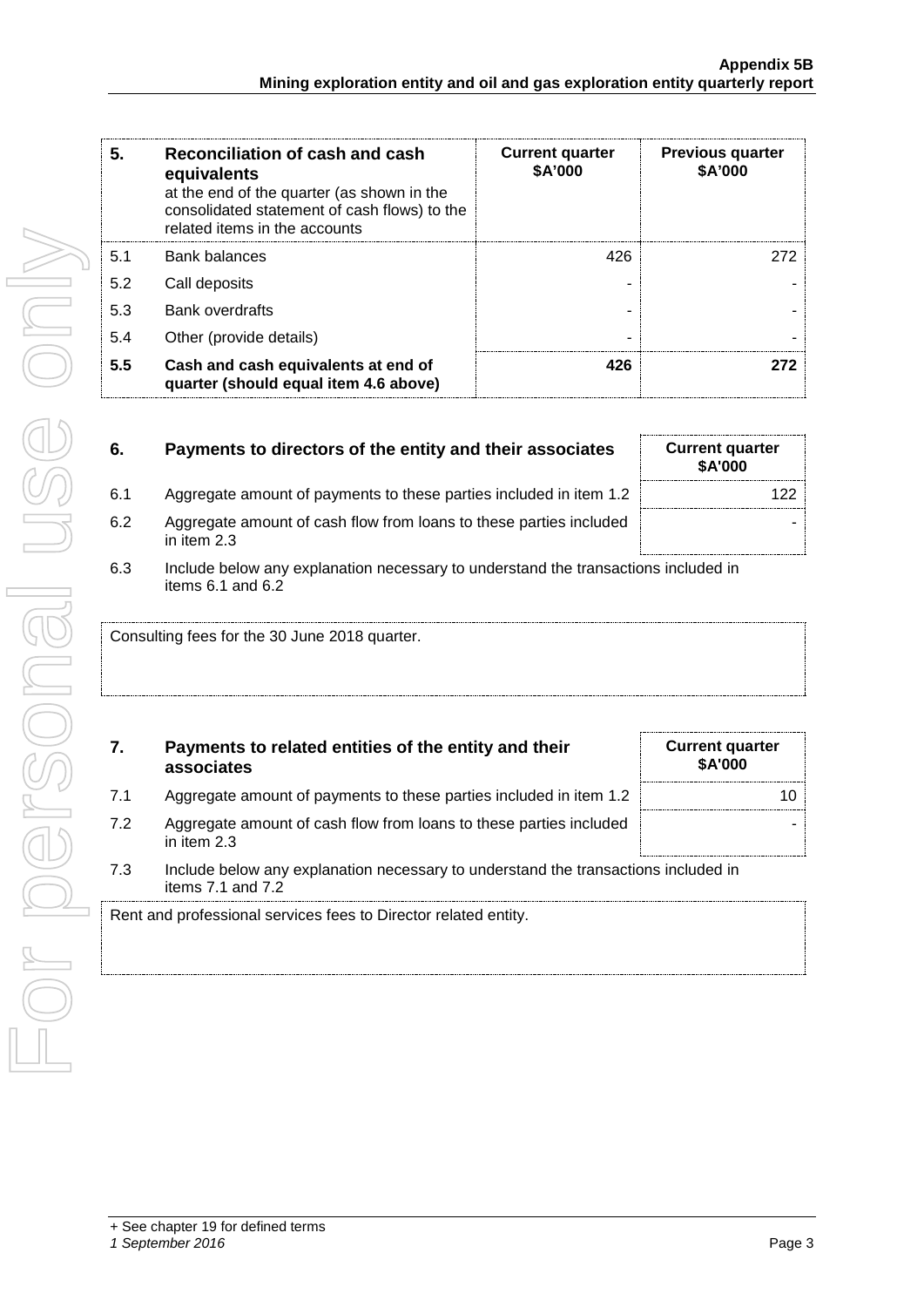**Total facility amount** 

**Amount drawn at** 

| 8.1<br>Loan facilities - 2016 and 2017 Funding<br>13,490<br>Agreements<br>8.2<br>Credit standby arrangements<br>8.3<br>Other (please specify)<br>Include below a description of each facility above, including the lender, interest rate and<br>8.4<br>whether it is secured or unsecured. If any additional facilities have been entered into or are<br>proposed to be entered into after quarter end, include details of those facilities as well.<br>2016 Funding Agreement<br>Facility Limit: \$US5m (\$A 6.745m)<br>Lender: Waterford Petroleum Limited<br>Repayable on 1 July 2020<br>Interest rate of 15% pa<br>Interest will accrue and be repayable with principal<br>Lender can elect to be repaid if there is a change of control in Jupiter Energy Limited or<br>Jupiter Energy Pte Ltd or there is a change in control in contract 2275 covering the Block 31<br>Licence<br>2017 Funding Agreement<br>Facility Limit: \$US5m (\$A 6.745m)<br>Lender: Waterford Petroleum Limited (\$US4.9m) and Midocean Holdings Limited (\$US100k)<br>Repayable on 31 July 2019<br>Interest rate of 15% pa<br>Interest will accrue and be repayable with principal<br>Lender can elect to be repaid if there is a change of control in Jupiter Energy Limited or<br>Jupiter Energy Pte Ltd or there is a change in control in contract 2275 covering the Block 31<br>Licence<br>Total available facility at end of quarter \$A5.615m<br>\$A'000<br><b>Estimated cash outflows for next quarter</b><br>9. | Add notes as necessary for an<br>understanding of the position | at quarter end<br>\$A'000 | quarter end<br>\$A'000 |
|---------------------------------------------------------------------------------------------------------------------------------------------------------------------------------------------------------------------------------------------------------------------------------------------------------------------------------------------------------------------------------------------------------------------------------------------------------------------------------------------------------------------------------------------------------------------------------------------------------------------------------------------------------------------------------------------------------------------------------------------------------------------------------------------------------------------------------------------------------------------------------------------------------------------------------------------------------------------------------------------------------------------------------------------------------------------------------------------------------------------------------------------------------------------------------------------------------------------------------------------------------------------------------------------------------------------------------------------------------------------------------------------------------------------------------------------------------------------------------------------------------|----------------------------------------------------------------|---------------------------|------------------------|
|                                                                                                                                                                                                                                                                                                                                                                                                                                                                                                                                                                                                                                                                                                                                                                                                                                                                                                                                                                                                                                                                                                                                                                                                                                                                                                                                                                                                                                                                                                         |                                                                |                           | 7,875                  |
|                                                                                                                                                                                                                                                                                                                                                                                                                                                                                                                                                                                                                                                                                                                                                                                                                                                                                                                                                                                                                                                                                                                                                                                                                                                                                                                                                                                                                                                                                                         |                                                                |                           |                        |
|                                                                                                                                                                                                                                                                                                                                                                                                                                                                                                                                                                                                                                                                                                                                                                                                                                                                                                                                                                                                                                                                                                                                                                                                                                                                                                                                                                                                                                                                                                         |                                                                |                           |                        |
|                                                                                                                                                                                                                                                                                                                                                                                                                                                                                                                                                                                                                                                                                                                                                                                                                                                                                                                                                                                                                                                                                                                                                                                                                                                                                                                                                                                                                                                                                                         |                                                                |                           |                        |
|                                                                                                                                                                                                                                                                                                                                                                                                                                                                                                                                                                                                                                                                                                                                                                                                                                                                                                                                                                                                                                                                                                                                                                                                                                                                                                                                                                                                                                                                                                         |                                                                |                           |                        |
|                                                                                                                                                                                                                                                                                                                                                                                                                                                                                                                                                                                                                                                                                                                                                                                                                                                                                                                                                                                                                                                                                                                                                                                                                                                                                                                                                                                                                                                                                                         |                                                                |                           |                        |
|                                                                                                                                                                                                                                                                                                                                                                                                                                                                                                                                                                                                                                                                                                                                                                                                                                                                                                                                                                                                                                                                                                                                                                                                                                                                                                                                                                                                                                                                                                         |                                                                |                           |                        |
|                                                                                                                                                                                                                                                                                                                                                                                                                                                                                                                                                                                                                                                                                                                                                                                                                                                                                                                                                                                                                                                                                                                                                                                                                                                                                                                                                                                                                                                                                                         |                                                                |                           |                        |
|                                                                                                                                                                                                                                                                                                                                                                                                                                                                                                                                                                                                                                                                                                                                                                                                                                                                                                                                                                                                                                                                                                                                                                                                                                                                                                                                                                                                                                                                                                         |                                                                |                           |                        |
|                                                                                                                                                                                                                                                                                                                                                                                                                                                                                                                                                                                                                                                                                                                                                                                                                                                                                                                                                                                                                                                                                                                                                                                                                                                                                                                                                                                                                                                                                                         |                                                                |                           |                        |
|                                                                                                                                                                                                                                                                                                                                                                                                                                                                                                                                                                                                                                                                                                                                                                                                                                                                                                                                                                                                                                                                                                                                                                                                                                                                                                                                                                                                                                                                                                         |                                                                |                           |                        |
|                                                                                                                                                                                                                                                                                                                                                                                                                                                                                                                                                                                                                                                                                                                                                                                                                                                                                                                                                                                                                                                                                                                                                                                                                                                                                                                                                                                                                                                                                                         |                                                                |                           |                        |
|                                                                                                                                                                                                                                                                                                                                                                                                                                                                                                                                                                                                                                                                                                                                                                                                                                                                                                                                                                                                                                                                                                                                                                                                                                                                                                                                                                                                                                                                                                         |                                                                |                           |                        |
|                                                                                                                                                                                                                                                                                                                                                                                                                                                                                                                                                                                                                                                                                                                                                                                                                                                                                                                                                                                                                                                                                                                                                                                                                                                                                                                                                                                                                                                                                                         |                                                                |                           |                        |
|                                                                                                                                                                                                                                                                                                                                                                                                                                                                                                                                                                                                                                                                                                                                                                                                                                                                                                                                                                                                                                                                                                                                                                                                                                                                                                                                                                                                                                                                                                         |                                                                |                           |                        |
|                                                                                                                                                                                                                                                                                                                                                                                                                                                                                                                                                                                                                                                                                                                                                                                                                                                                                                                                                                                                                                                                                                                                                                                                                                                                                                                                                                                                                                                                                                         |                                                                |                           |                        |
|                                                                                                                                                                                                                                                                                                                                                                                                                                                                                                                                                                                                                                                                                                                                                                                                                                                                                                                                                                                                                                                                                                                                                                                                                                                                                                                                                                                                                                                                                                         |                                                                |                           |                        |

9.1 Exploration and evaluation 236 9.2 Development 598 9.3 Production 1,187  $9.4$  Staff costs  $266$ 9.5 Administration and corporate costs **760** 9.6 Other (purchase of facilities) 335 **9.7 Total estimated cash outflows 3,381**

**8. Financing facilities available**

+ See chapter 19 for defined terms

#### *1 September 2016* Page 4